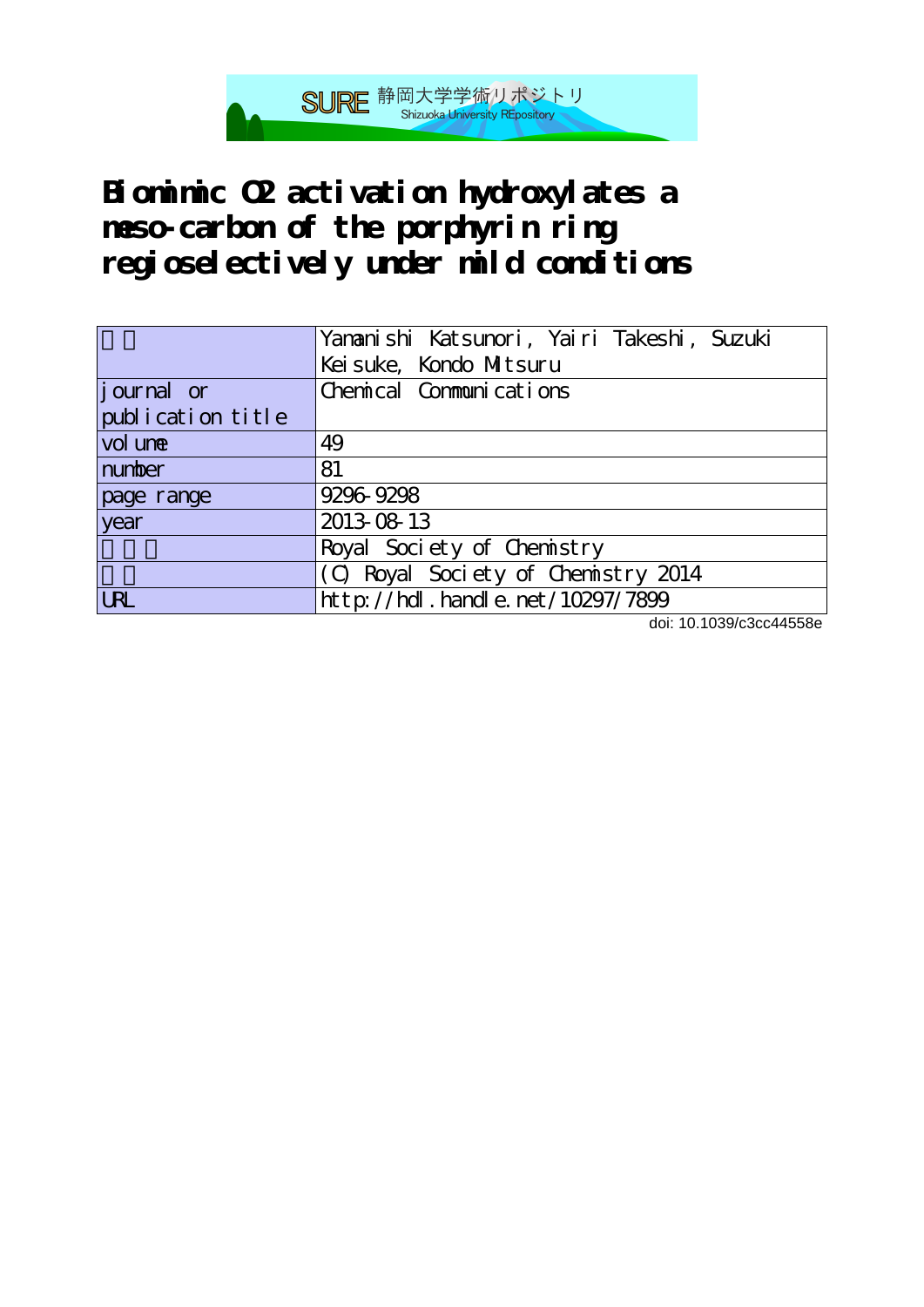**www.rsc.org/xxxxx** 

## COMMUNICATION

## **Biomimic O2 Activation Hydroxylates a** *meso***-Carbon of the Porphyrin Ring Regioselectively under Mild Condition**

35

**Katsunori Yamanishi,***<sup>a</sup>*  **Takeshi Yairi,***<sup>b</sup>*  **Keisuke Suzuki,***<sup>b</sup>*  **and Mitsuru Kondo\****abc*

*Received (in XXX, XXX) Xth XXXXXXXXX 20XX, Accepted Xth XXXXXXXXX 20XX*  <sup>5</sup>**DOI: 10.1039/b000000x** 

**The reaction site of the Co(II) porphyrin created by an amide group and coordinating 1,2-dimethylimidazole at the fifth site activated an O2 molecule, and then hydroxylated the** *meso*carbon of the ligand. The biomimic O<sub>2</sub> activation under mild <sup>10</sup>**condition is described.** 

Proximal and distal histidine residues provide the coordination environment for stable  $O_2$  fixation<sup>1</sup> at the heme site of hemoglobin (Hb) and myoglobin (Mb), while proximal and distal-polar residues create a reaction environment for O–O bond

- 15 activation<sup>2,3</sup> at the heme sites of some metalloenzymes such as cytochrome *c* peroxidase (C*c*P), cytochrome P450 (CYPs), and heme oxygenase (HO) (Fig. 1). HO activates  $O_2$  at the active site, and then hydroxylates the *meso*-carbon of heme, yielding hydroxy heme in the initial step (Fig. 1c). For activation of the
- 20 O–O bond at the acctive sites, the so-called "push–pull" mechanism3 has been proposed. This is a cooperative effect by electron donation from the proximal residue at the fifth site (push effect) and associations from distal-polar residues to the coordinating substrate (pull effect).
- 25 Although various porphyrin complexes that mimic the microenvironments have been designed and synthesized,<sup>4-6</sup> model complexes that activate O2 molecules under mild conditions are still rare. As an important example, Chang and co-workers have shown that their complex  $[Co<sup>H</sup>(npca-por)]$  (H<sub>2</sub>npca-por =
- 30 naphthoic acid porphyrin), having a carboxyl group that interacts with  $O<sub>2</sub>$  bound at the metal center, activates  $O<sub>2</sub>$  and then oxidizes itself to the oxaporphyrin cation.4 Because this reaction did not need coordination of a proximal base, the O<sub>2</sub> activation of this system would be caused by the carboxyl group (pull effect).



Fig. 1 (a) Proximal and distal histidine for stable O<sub>2</sub> fixation observed in active sites of Hb and Mb. (b) Active site of C*c*P created by proximal and distal-polar residues for "push-pull" O– O bond activation. (c) The hydroxylation of *meso*-carbon of heme 40 at the initial step in the catalytic reaction by HO.

We have recently designed a new porphyrin ligand, amtpp, that has an amide group at the *ortho*-position of a phenyl group of tetraphenylporphyrin (TPP) to mimic the microenvironment created by a distal-polar residue observed in the heme-containing 45 metalloproteins. In a recent report, we have shown that  $[Co<sup>H</sup>(amtp)]$  (1) converted to new Co(III) complexes bearing an acyclic pentapyrrole-type ligand, lpp, under air in the presence of nitrogen bases (Scheme  $1$ ).<sup>6</sup> The structure of lpp is shown in this Scheme.



**Scheme 1** Conversion of **1** to  $[Co^{III}(1pp)(1-Melm)]$  by reaction with  $O<sub>2</sub>$  in the presence of 1-MeIm.

 We have continued studies on the conversion reaction by using other types of nitrogen bases. Through this work, we have found

This journal is © The Royal Society of Chemistry [year] *[journal]*, [year], **[vol]**, 00–00 | **1**

<sup>&</sup>lt;sup>a</sup> Graduate School of Science and Technology, Shizuoka University, 836 Ohya, Suruga-ku, Shizuoka 422-8529 Japan.

**b** Department of Chemistry, Faculty of Science, Shizuoka University, 836 Ohya, Suruga-ku, Shizuoka 422-8529, Japan.

c Green Chemistry Research Division, Research Institute of Green Science and Technology, Shizuoka University, 836 Ohya, Suruga-ku, Shizuoka 422-8529, Japan. E-mail: scmkond@ipc.shizuoka.ac.jp

<sup>†</sup> Electronic supplementary information (ESI) available: Experimental procedures and physical properties. CCCDC 908587 (**2**) and 908586 (**3**). For ESI and crystallographic data in CIF or other electronic format see DOI: 10.1039/b000000x/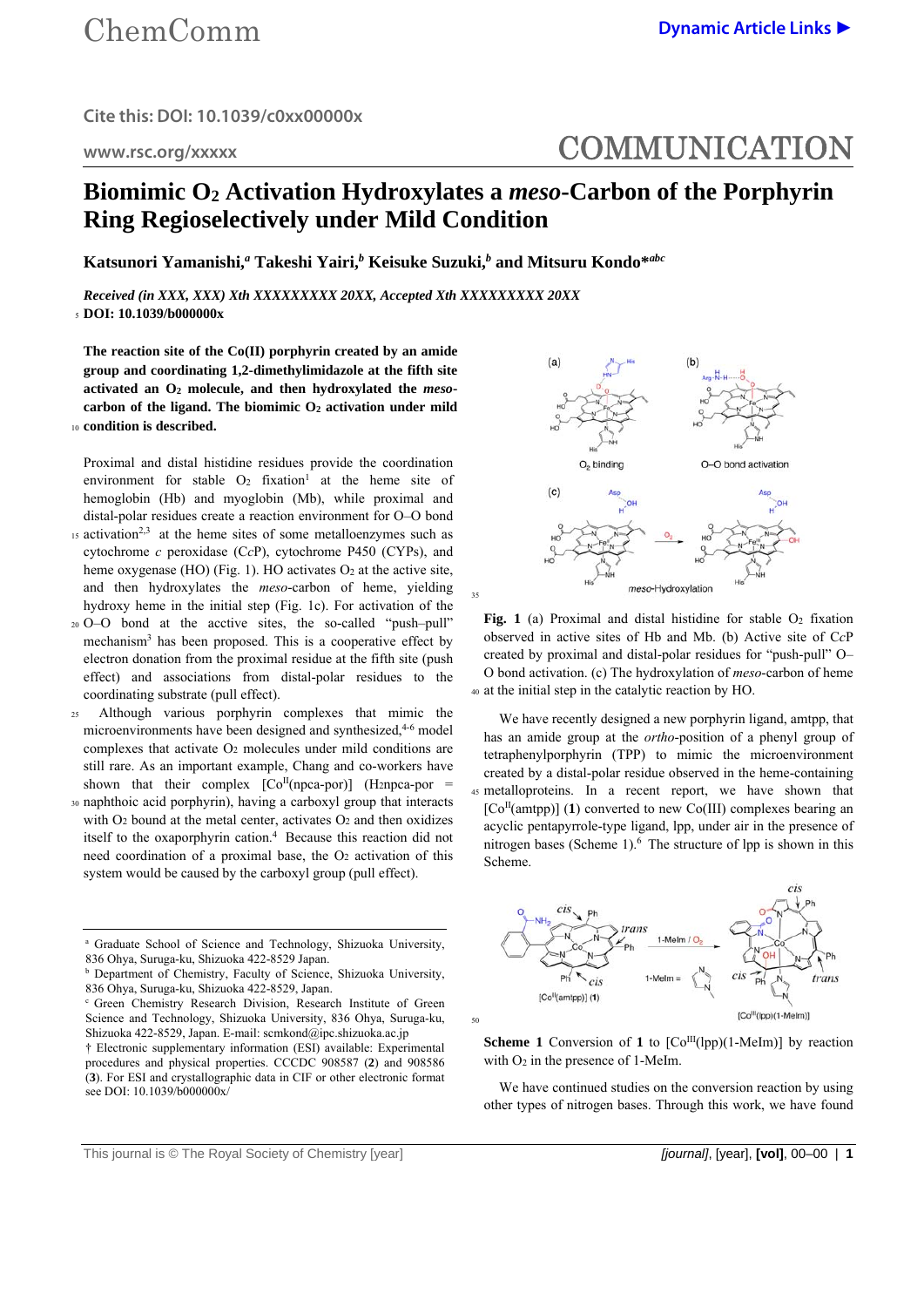that treatment of **1** with 1,2-dimethylimidazole (1,2-Me2Im) under air yielded a new Co(III) complex **2** bearing a porphodimethene-type ligand, ampord, whose structure is illustrated in Scheme 2. We report herein the new conversion 5 reaction from **1** to **2** by "push–pull" O2 activation, which mimics the initial step of the catalytic reaction by HO.

 A chloroform solution of **1** led to a dramatic color change from red to brown in a few hours by addition of 1,2-Me<sub>2</sub>Im. Diffusion of *n*-hexane into the solution afforded single crystals of

 $_{10}$  [Co<sup>III</sup>(ampord)(OH)(1,2-Me<sub>2</sub>Im)] (2) in 32% yield after a few days. As byproduct, [Co(amtpp)(1,2-Me2Im)2]Cl was isolated in 28% yield (Scheme S1 in ESI†).



<sup>15</sup>**Scheme 2** Conversion of **1** to **2** by reaction with O2 in the presence of 1,2-Me2Im.



**Fig. 2.** (a) Thermal ellipsoid plot of **2** at 30% probability. (b) This view shows the bent structure of **2**. Hydrogen bonds formed 20 by the coordinating OH<sup>-</sup> with NH and OH groups are illustrated by broken lines. Color code: pink, cobalt; red, oxygen; blue, nitrogen; black, carbon; gray, hydrogen.

 The structure of **2** was determined by a single-crystal X-ray diffraction study8 (Fig. 2). The *meso*-carbon atoms in the 25 positions *cis* and *trans* to the benzamide group of amtpp are designated as *cis*-*meso*-carbon and *trans*-*meso*-carbon atoms, respectively, in this paper (Scheme 1, 2). The amide nitrogen atom of **1** forms a C–N bond with the *meso*-carbon atom of amtpp to yield an oxoisoindoline ring in **2**, while a hydroxyl group is

30 added to the *trans*-*meso*-carbon atom of **1**. The hydroxyl group is regioselectively introduced to the same side of the porphyrin framework where the amide group existed. This is the opposite side from the one that 1,2-Me2Im occupies. The coordinating OH– at the Co(III) center forms hydrogen bonds with an NH site

35 of the oxoisoindoline ring  $(O \cdot \cdot N = 2.788(6)$  Å) and the hydroxyl

group at the *meso*-carbon  $(O \cdot \cdot O = 2.704(5)$  Å).

 As shown in Fig. 2b, the porphodimethene framework is remarkably bent at the two sp<sup>3</sup> carbons. The angle defined by the two conjugating dipyrrin rings is about 118°. The Co(III) ion is in 40 the plane defined by the four coordinating nitrogen atoms of ampord. The average of the four Co–N bond distances is 1.93 Å. These bond distances are slightly shorter than those of Co–N and  $Co-O$  formed between the  $Co(III)$  ion and 1,2-Me<sub>2</sub>Im and the coordinating OH– (2.030(4) Å and 2.007(3) Å). Complex **2** shows 45 characteristic absorptions at 470 and 502 nm, which are ascribed to the  $\pi-\pi^*$  transition of their polypyrrole parts. Charts of absorption spectra of **1** and **2** are shown in Figs. S18 and S19 in the ESI.

We confirmed that OH<sup>-</sup> at the Co(III) center and a hydroxyl  $\mu$  so group at the *meso*-carbon of 2 come from  $O_2$  molecules by  $\mu$ <sup>8</sup>O<sub>2</sub>labeling experiments. Fig. 3 shows the electrospray ionization– time of flight (ESI–TOF) mass spectrum charts of **2** obtained by reaction of 1 with  ${}^{16}O_2$  or  ${}^{18}O_2$  in the presence of 1,2-Me<sub>2</sub>Im. Complex 2 obtained under <sup>16</sup>O<sub>2</sub> showed an isotope cluster at  $m/z$  $55844.2$ , assigned to  $[H^+.2]$ , while 2 obtained under  $^{18}O_2$  showed the corresponding isotope cluster at *m*/*z* 848.3. The isotope shift clearly shows that both of the OH– and hydroxyl groups in **2** originate from the O2 molecules.

 When the reaction was carried out in tetrahydrofuran 60 containing 2,000 equiv of  $H_2^{18}O$  under  ${}^{16}O_2$ ,  ${}^{18}O$  was not incorporated into the obtained **2** (Fig. S12 in the ESI†), showing that the water molecule is not a source of the OH– and hydroxyl group in **2**. This result is consistent with the above isotopelabeling experimental results.



**Fig. 3.** ESI–TOF mass spectrum charts of **2** obtained by treatment of 1 with 1,2-Me<sub>2</sub>Im under  ${}^{16}O_2$  (a) and  ${}^{18}O_2$  (b). Each simulation pattern is illustrated by red and blue lines.

65

 Scott and co-workers have reported that porphyrins that have 70 two carboxyl groups near two different *meso*-carbon atoms that are located in the *trans* position converted to porphodimethenetype compounds by chemical or electrochemical oxidation.7 The metal ions are not necessary in this conversion system. We characterized the electrochemical behavior of **1** in the presence of 75 1,2-Me2Im using cyclic voltammetry (CV). The oxidation wave was observed at 1063 mV (vs. SCE), which is extremely positive compared with those of Scott's compounds (286–516 mV). Moreover, in contrast to the case of Scott's system, treatment of **1** with 2,3-dichloro-5,6-dicyano-1,4-benzoquinone in MeOH did so not yield  $Co(III)$ -ampord-type compounds (page 18 in the ESI<sup>†</sup>),